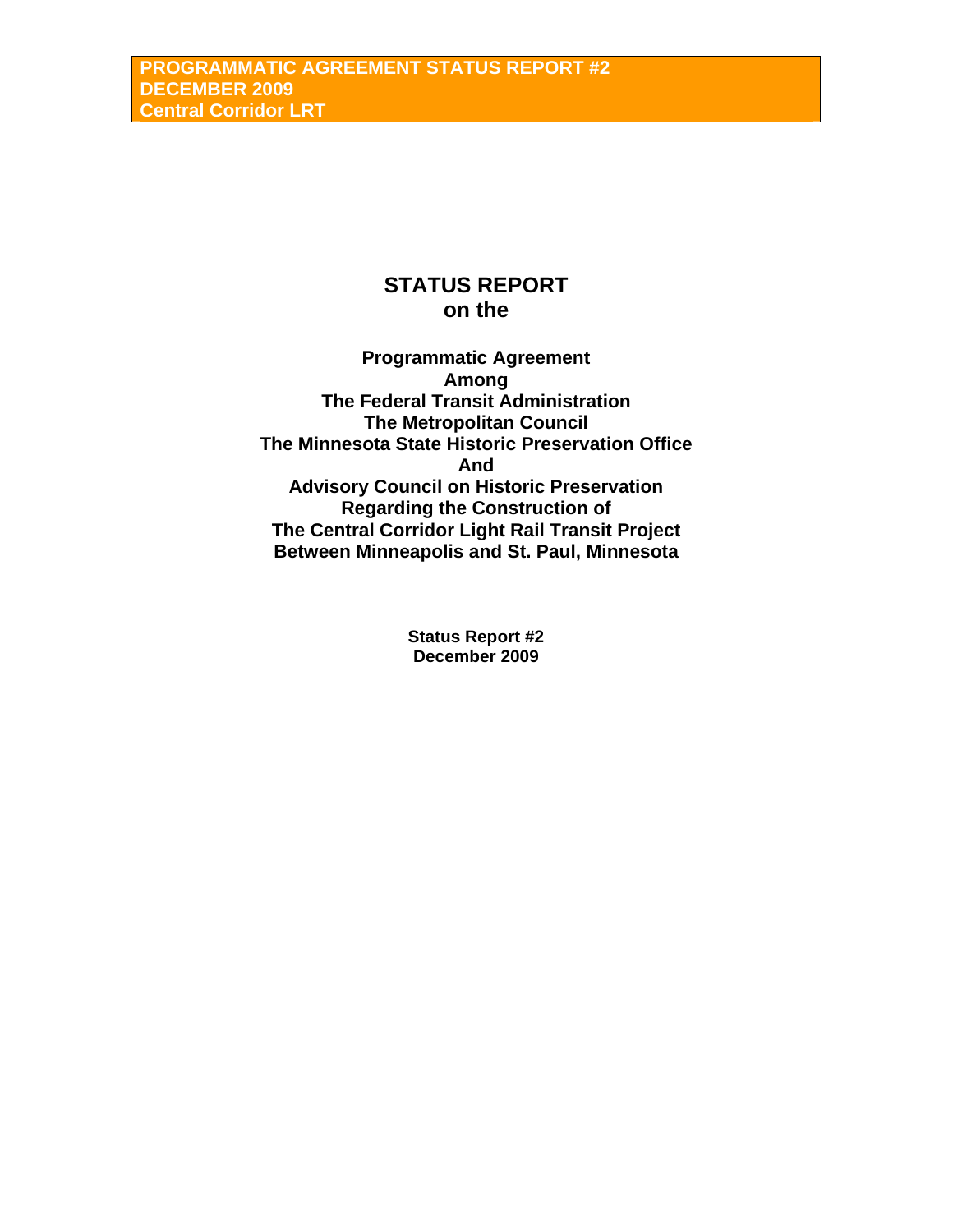## **INTRODUCTION**

The Central Corridor Light Rail Transit (LRT) project is an approximately 11-mile LRT line that will serve the Minneapolis and St. Paul downtown areas, as well as the University of Minnesota (U of M) and the State Capitol complex. In downtown Minneapolis, it will integrate with the Hiawatha LRT line. There will be 20 stations along the line, including five shared with the existing Hiawatha LRT. Below-grade infrastructure to allow for later construction of three future infill stations will be provided and an operations and maintenance facility will be constructed as part of the project.

This Status Report covers the period from October 1 to December 31, 2009.

# **STIPULATION I: PROJECT DESIGN DEVELOPMENT**

A set of 60-percent plans were submitted to Programmatic Agreement signatories and concurring parties on September 11, with a 30-day opportunity for comment ending on October 12. The MnSHPO submitted comments after the comment timeframe on November 10, acknowledging consultation activities to date and commenting on areas where further consultation was warranted. Additional design consultation has taken place during the reporting period, and is summarized below.

Union Depot Station Area: A review of 60-percent design plans, including streetscaping plans, with MnSHPO and staff from the City of St. Paul, including staff from the Heritage Preservation Commission (HPC), took place in October. This discussion also focused on right-of-way impacts to parcels just east of the Union Depot LRT station.

Lowertown Historic District designs for streetscaping, street lighting and other infrastructure related to the Central Corridor LRT was presented to the St. Paul HPC in October for approval. The HPC gave their approval for 60-percent level plans for streetscaping in Lowertown, with the condition that the plans come back to the HPC for final approval and, if significant changes have been made from 60-percent to final designs, that there be an additional opportunity for a public hearing in front of the HPC.

 $4<sup>th</sup>$  Street Station Area: Design plans for the  $4<sup>th</sup>$  Street station area were reviewed with MnSHPO in November. Discussion focused on siting of the traction power substation (TPSS), and appropriate screening of the TPSS from public view.

10<sup>th</sup> Street Station Area: No consultation activities to report.

Rice Street Station / State Capitol Area: Project designs were presented to the Capitol Area Architectural and Planning Board for approval in October. .

Snelling Avenue Station Area: Based on comments received on the 30-percent design plans, there are no outstanding design issues requiring consultation in this area.

Fairview Avenue Station Area: No consultation activities to report.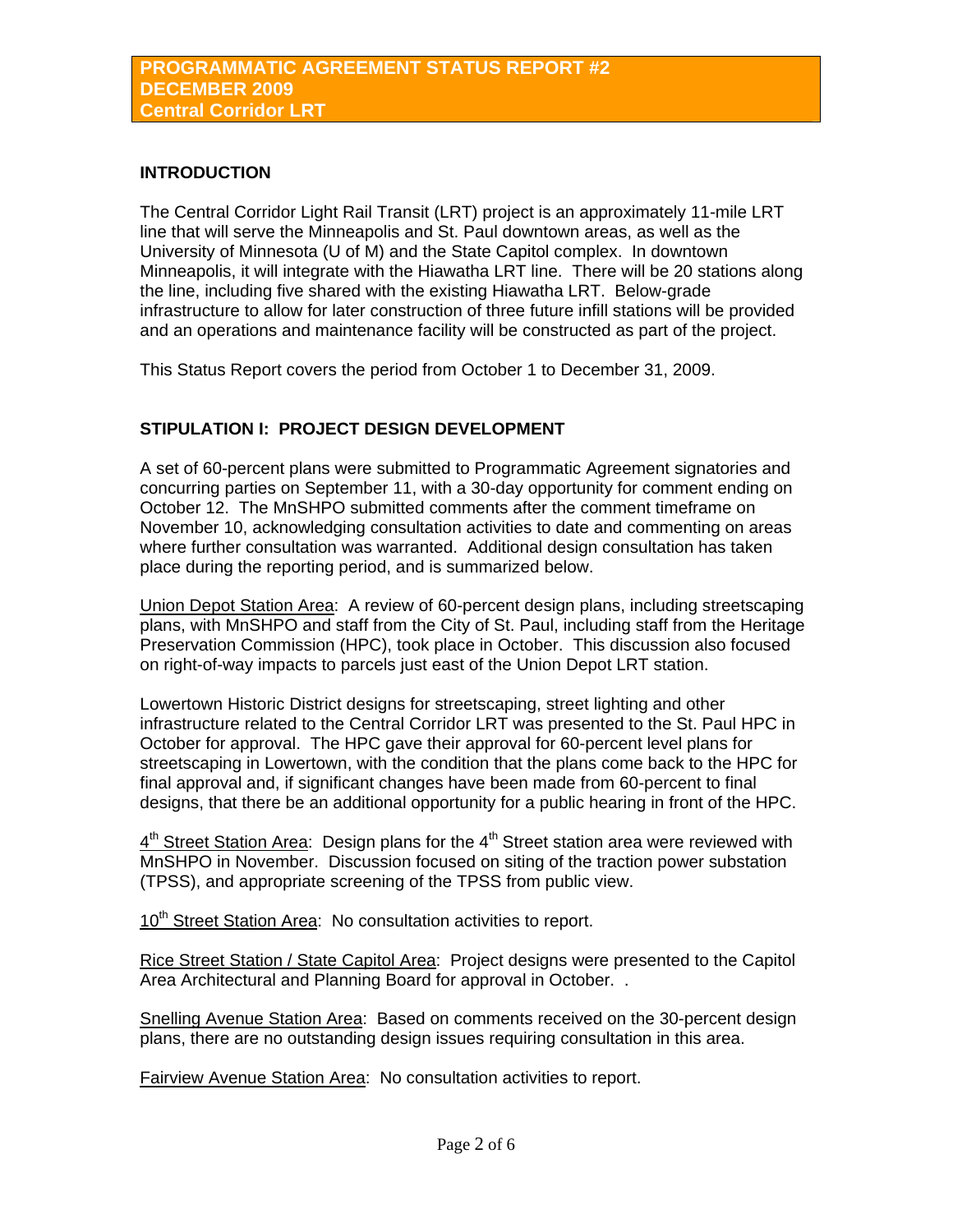Raymond Avenue Station Area: Raymond Avenue Commercial Historic District designs for streetscaping, street lighting and other infrastructure related to the Central Corridor LRT was presented to the St. Paul HPC in October for approval. The HPC gave their approval for 60-percent level plans for streetscaping in the District, with the condition that the plans come back to the HPC for final approval and, if significant changes have been made from 60-percent to final designs, that there be an additional opportunity for a public hearing in front of the HPC.

Prospect Park Area: Streetscaping plans, specifically, plans for street tree placement and curbline configuration, were reviewed with MnSHPO at a meeting in November.

East Bank Station Area: Concept designs for the Washington Avenue Transit Mall, specifically the portion within the University of Minnesota Campus Mall Historic District, were discussed with MnSHPO and University of Minnesota staff in October. Discussions focused on placement of catenary poles within the Northrop Mall viewshed (above the retaining walls of Washington Avenue) and design options to replace a landscaping retaining wall in front of Ford Hall that will be moved with project construction. Discussion also focused on type of traffic signal and pedestrian lighting at the intersection of Arlington and Pleasant streets, also within the Campus Mall Historic District.

West Bank Station Area: Current design plans were reviewed with MnSHPO at a consultation meeting in November.

Traction Power Substations: Based on comments received on the 30-percent design plans, the only remaining TPSS for which consultation is required is the TPSS proposed on the diagonal station. The placement of this TPSS was reviewed with MnSHPO and the staff from the City of St. Paul's Heritage Preservation Commission in November.

Signal Bungalows: Based on comments received on the 30-percent design plans, there are no outstanding design issues requiring consultation in this area.

Poles and Catenaries: This design issue was discussed during consultation meetings for the Raymond Avenue Historic District and the State Capitol Mall Historic District. A figure illustrating catenary pole placement at the Owens Motor Company Building was prepared and shared with MnSHPO, at their request.

Associated Streetscaping: This design issue was discussed during consultation meetings for the Raymond Avenue Historic District, the State Capitol Mall Historic District, the 10<sup>th</sup> Street Station Area, and St. Paul Union Depot.

On December 8, 2009, a set of final design plans for the Advance Traffic Improvements at the University of Minnesota (specifically, plans for construction of the roadway improvements required as mitigation for conversion of Washington Avenue to a Transit Mall) were sent to MnSHPO. The comment period for these plans will close on January 7, 2010.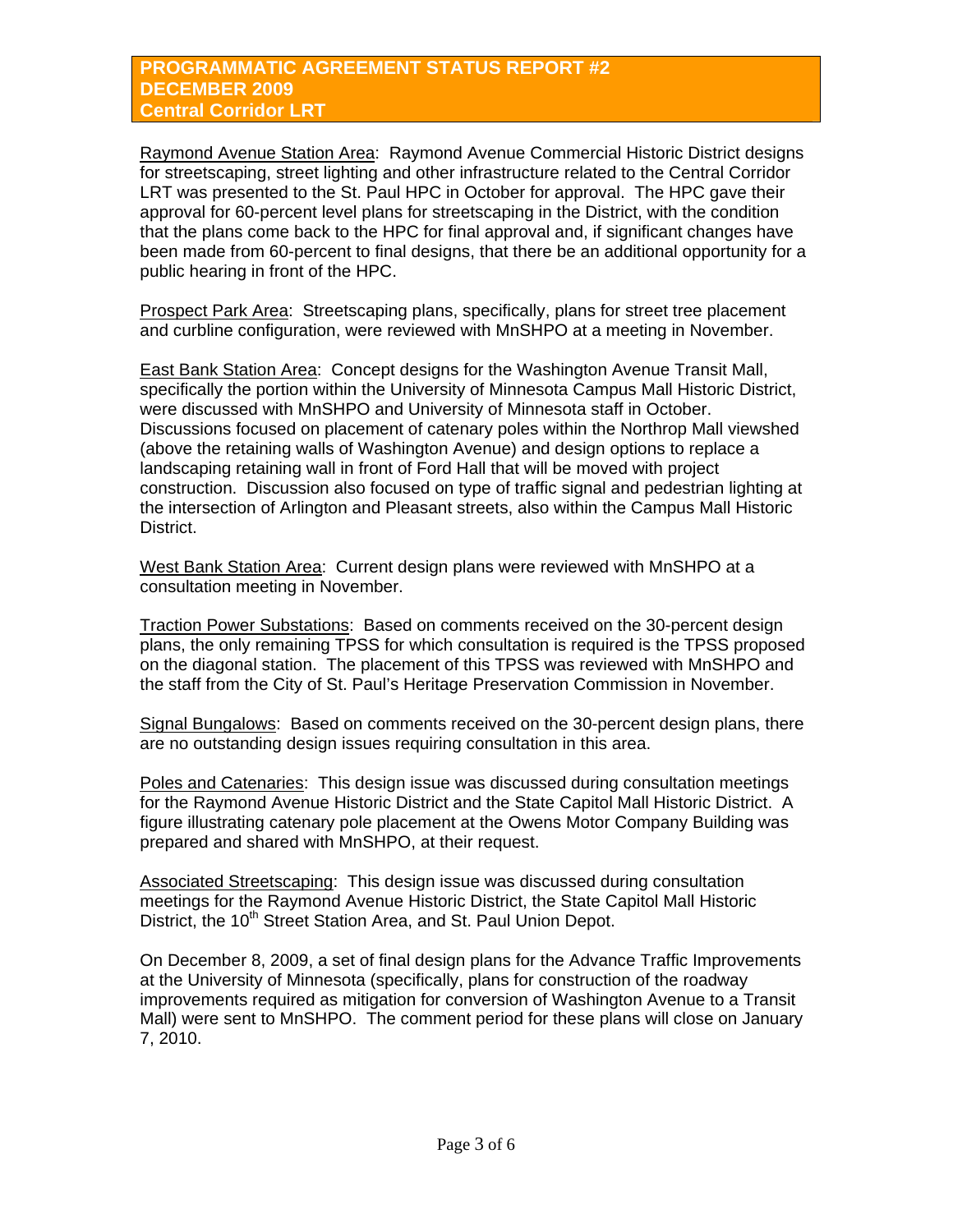#### **STIPULATION II: DESIGN OF FUTURE STATIONS AT HAMLINE, VICTORIA AND WESTERN**

There have been no actions pertaining to this stipulation in the reporting period.

## **STIPULATION III: ARCHAEOLOGY**

During this reporting period, two reports have been completed (for excavation in the area between Robert and Jackson streets) and submitted to MnSHPO.

# **STIPULATION IV: RESOLUTION OF ADVERSE EFFECTS**

As of the date of the completion of this Status Report, MnSHPO has made adverse effects findings for three historic properties and/or districts – the St. Paul Urban Renewal Historic District, the State Capitol Mall Historic District, and St. Paul Union Depot.

A mitigation plan for St. Paul Union Depot was developed and circulated in draft form to signatories and consulting parties to the Programmatic Agreement on November 12, with a 30-day opportunity for comment ending on December 14. During this timeframe, one comment letter was received from MnSHPO. A meeting was held December 16 to discuss comments, specifically, the type and placement of lighting at the Union Depot Headhouse arcade and along the semi-circular drive that approaches the arcade. It was determined at this meeting that Ramsey County (the owner of the Union Depot headhouse) would be the party responsible for installation of arcade lighting as part of their project to refurbish the Union Depot for re-use as a multi-modal transportation hub. The Mitigation Plan will be finalized by reflecting the commitment of the Metropolitan Council to install pedestrian-scale lighting on the semi-circular drive to provide adequate lighting for pedestrians moving to and from the Union Depot LRT station to the Union Depot headhouse.

A mitigation plan for the Capitol Mall Historic District was developed and circulated in draft form to signatories and consulting parties to the Programmatic Agreement on December 23, with a 30-day opportunity for comment ending on January 22.

Mitigation for effects to the St. Paul Urban Renewal Historic District was documented in the Programmatic Agreement and is reported under Stipulation VII.

## **STIPULATION V: NOISE AND VIBRATION ASSESSMENT AND MITIGATION**

In October 2009, a meeting with MnSHPO, Council and Council's consultant team took place to review preliminary findings based on the results of the review made by MacDonald & Mack Architects.

Based on discussion at the October meeting with MnSHPO, a draft Vibration Noise Management and Remediation Plan was circulated to signatories and concurring parties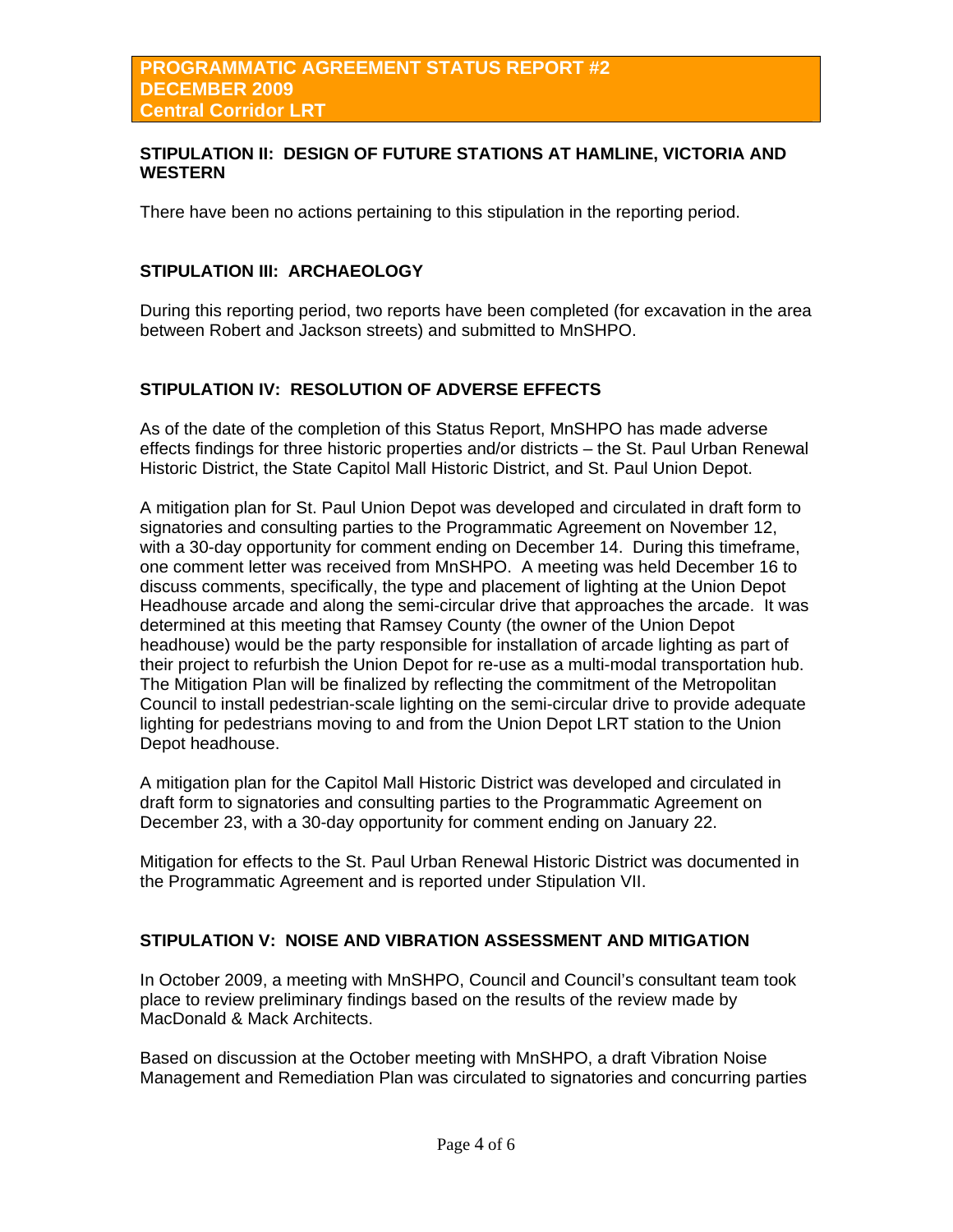#### **PROGRAMMATIC AGREEMENT STATUS REPORT #2 DECEMBER 2009 Central Corridor LRT**

to the Programmatic Agreement on December 4, with a 30-day opportunity for comment ending on January 4, 2010. ,

## **STIPULATION VI**

There have been no actions pertaining to this stipulation in the reporting period.

#### **STIPULATION VII**

360 Cedar Street Recordation*:* A contract with Hess Roise and Company was signed in November to complete the recordation of 360 Cedar Street, in accordance with standards of the Minnesota Historic Property Record. Recordation was completed and documentation was delivered to MnSHPO in December.

Design Guidelines for 4<sup>th</sup>/5<sup>th</sup>/Minnesota/Cedar streets block: Staff from the City of St. Paul, including staff from the Heritage Preservation Commission met in November to discuss developing guidelines and their integration in local, City planning processes. A kickoff meeting has been scheduled for early January to begin the process of drafting guidelines with a group of key stakeholders to this process, including staff from the City of St. Paul's Planning and Economic Development unit, staff and members from the St. Paul Heritage Preservation Commission, and from the Capitol River Council.

#### **STIPULATIONS VIII THROUGH XII**

There have been no actions pertaining to this stipulation in the reporting period.

#### **STIPULATION XIV: QUARTERLY REPORT ON AGREEMENT IMPLEMENTATION**

This is the second quarterly report prepared on the status of implementation of Central Corridor LRT Programmatic Agreement stipulations.

#### **STIPULATION XV: STANDARDS**

All work carried out pursuant to the Programmatic Agreement has been carried out consistent with the requirements noted in this stipulation.

## **STIPULATION XVI: DISPUTE RESOLUTION**

There have been no disputes requiring resolution in the reporting period.

## **STIPULATION XVII: AMENDMENTS**

There have been no requests, nor any preparation of, amendments to the Programmatic Agreement during the reporting period.

#### **STIPULATION XVIII: TERMINATION OF AGREEMENT**